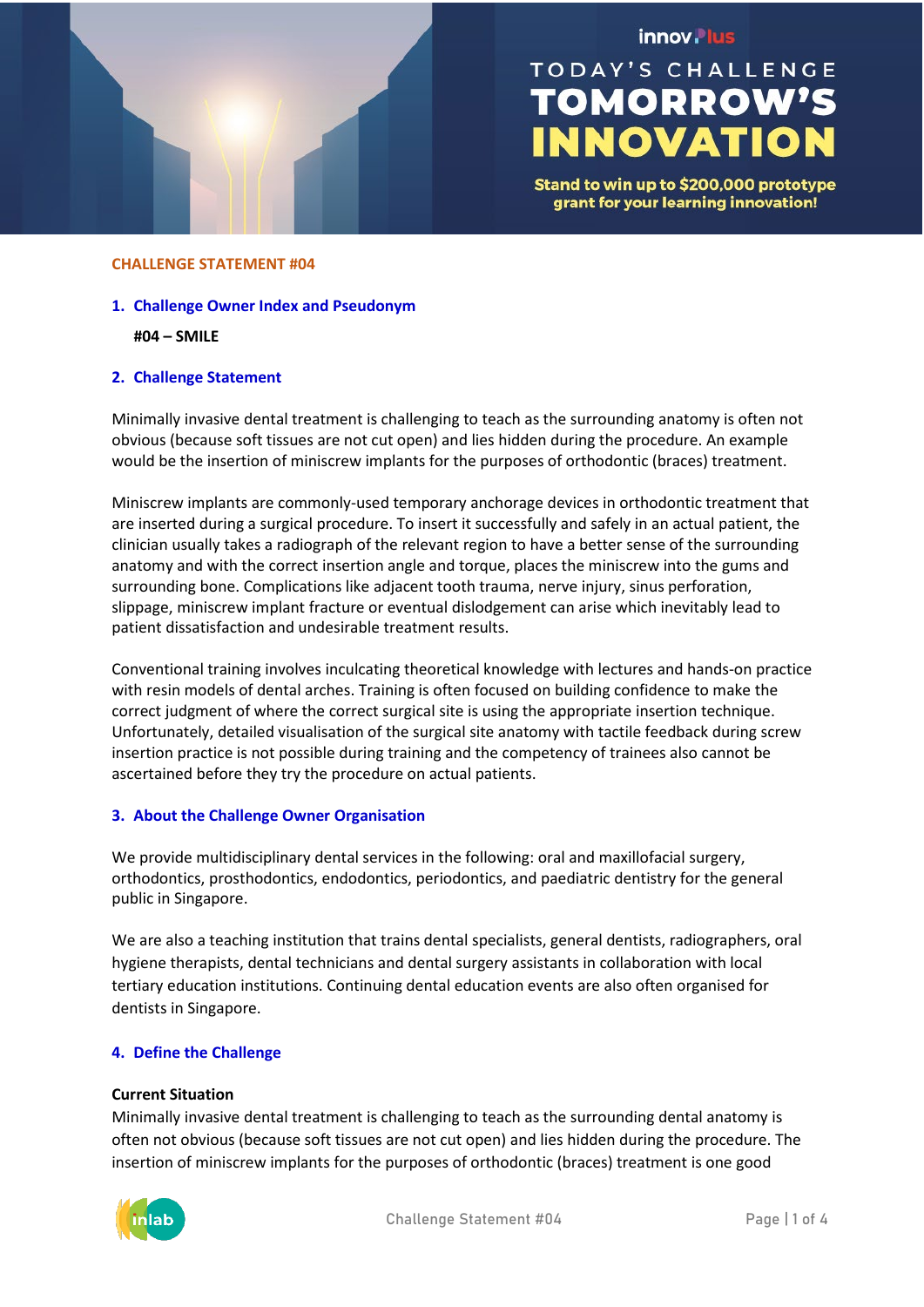example. Miniscrew implants are commonly used temporary anchorage devices in orthodontic treatment that are inserted during a surgical procedure. It is a fixation device placed in bone for anchorage control using mechanical stability without the intention of osseointegration.

To insert it successfully and safely in an actual patient, the clinician usually takes a radiograph of the relevant region to have a better sense of the surrounding anatomy and with the correct insertion angle and torque, places the miniscrew into the gums and surrounding bone. Complications like adjacent tooth trauma, nerve injury, sinus perforation, slippage, miniscrew implant fracture or eventual dislodgement can arise which inevitably lead to patient dissatisfaction and undesirable treatment results.

Training is focused on building confidence to make the correct judgment of inserting into the right surgical site using the appropriate insertion technique. Unfortunately, detailed visualisation of the surgical site anatomy with tactile feedback during screw insertion practice is not possible during training and the competency of trainees also cannot be ascertained before they try the procedure on actual patients.

Currently, miniscrew implant insertion is taught using a combination of lectures to inculcate theoretical knowledge and then hands-on practice insertion into resin dental models. An experienced clinician will typically demonstrate once or twice and then guide the trainee in the process of insertion on the model. But most trainees will only gain competency after actual clinical experiences with patients.

## **Past & Current Solutioning Efforts**

To visualise the surrounding dental anatomy, resin models with dental anatomy printed on them can be used. But with each miniscrew implant insertion, the screw tip becomes more blunt and there will also be an indentation created at the site of insertion at the resin model. Hence, many of these resin models and miniscrew implants are required which can be quite costly and limit the number of times a trainee can practise with them. Typically, the trainees only get to practise 2-3 times on the same model and will then do it on patients directly subsequently.

## **Challenge / Gap / Unrealised Potential**

No assessment is possible as miniscrew implants are inserted into resin models and impossible to feedback upon as clinical complications like injury of adjacent teeth during the procedure will not occur in an artificial model. Dental anatomy variation between different patients is also not reflected in these models. Trainees thus usually has limited practice before doing it on actual patients and these may affect the success rates of miniscrew implant placement. There is also no way to give constructive feedback during training as it is not possible to see what lies within the resin models that the trainees are practising on.

## **5. Targeted Learners / Users**

General dentists, Periodontists, Oral maxillofacial surgeons and Orthodontists working in our organisation.

Our estimated primary targeted user population is about 80.

Taking into account other dentists in Singapore who may be keen on the training and the potential for the solution to be altered slightly to simulate not just miniscrew implants but also regular dental

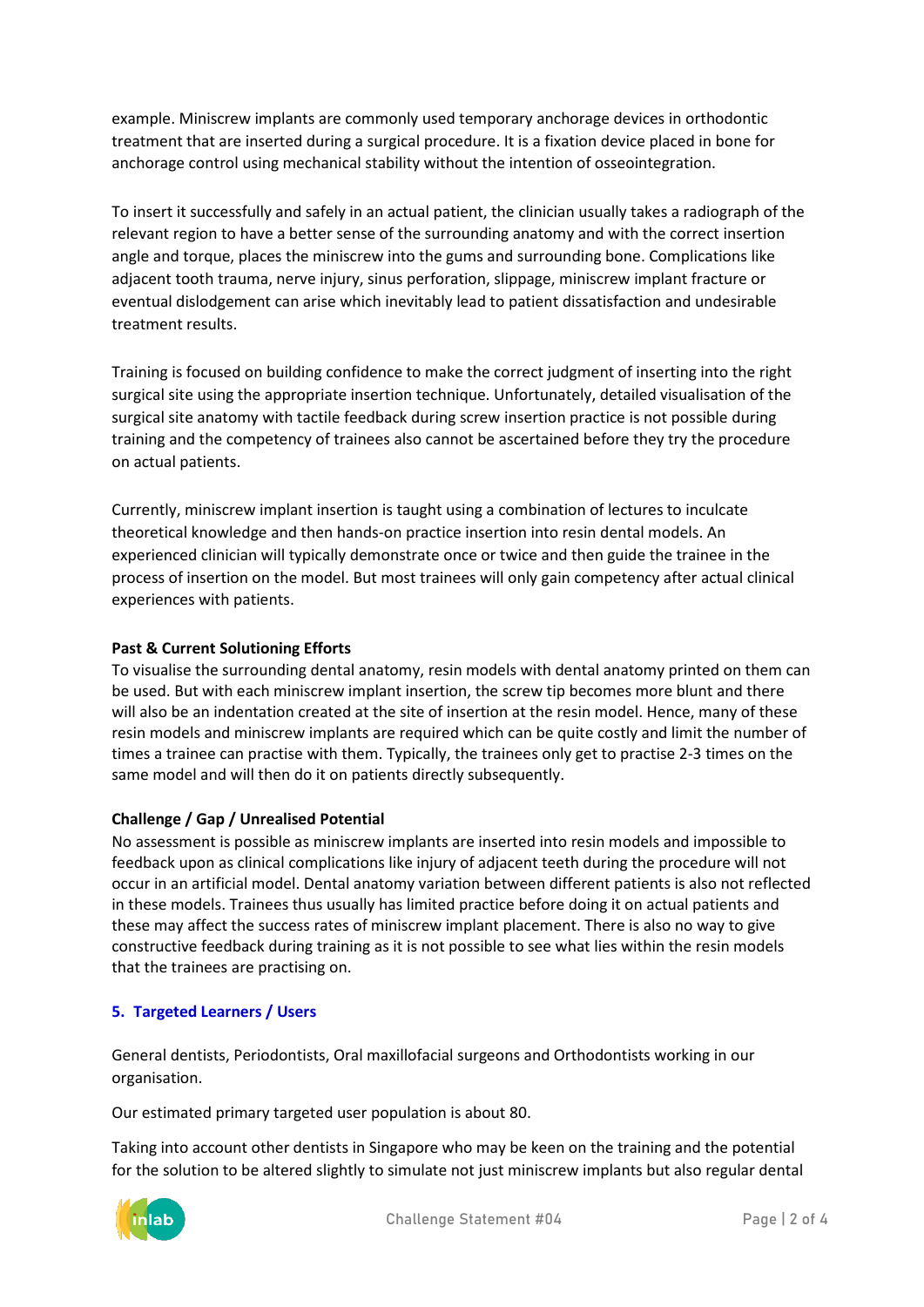implants, our estimated secondary targeted user population can amount to about 2000 since there are about 2500 dentists in Singapore.

## **6. Solution Partner and Deliverables**

The Solution Partner should ideally:

- 1. Have the expertise to convert digital cone-beam CT radiographic images to threedimensional dental models
- 2. Able to produce haptic devices for simulation
- 3. Able to understand simple dental terminology and procedures

## **7. Expectations of Solution**

It would be useful to leverage on technology to level the learning curve for all dentists interested in inserting miniscrew implants.

Having a cost-effective learning solution that allows repeated practice and assessment is ideal. It should be able to simulate real life insertion of miniscrew implants for trainees. For example, the surrounding dental anatomy should be able to be varied just like how every individual patient is different and the tactile sensation of the screw-driver during the insertion procedure should also be experienced, making learning more impactful and effective. The varying dental anatomy will allow trainees to practise in different scenarios to gain more experience. It will also be useful for the learning solution to allow "add ons" and variations in dental anatomies to expand the number of practice cases provided for trainees.

The solution should also allow a record function for trainees to playback and for trainers to feedback upon (i.e. depth of insertion of miniscrew implant, the torque used or whether the miniscrew implant has contacted any adjacent structures).

## **8. Measures of Success**

Selection criteria:

- Cost effectiveness
- Ease of use
- Similarity to actual insertion procedure

## Evaluation criteria:

- Cost of software/hardware
- Amount of time required to master the training software/hardware
- The quality of tactile feedback
- Ability to extract data and develop assessment analytics

Observable outcomes:

- Good trainee feedback from the training programme
- Increase in success rate of surgical procedure
- More effective and realistic training with constructive feedback can be provided

Measurable outcomes: